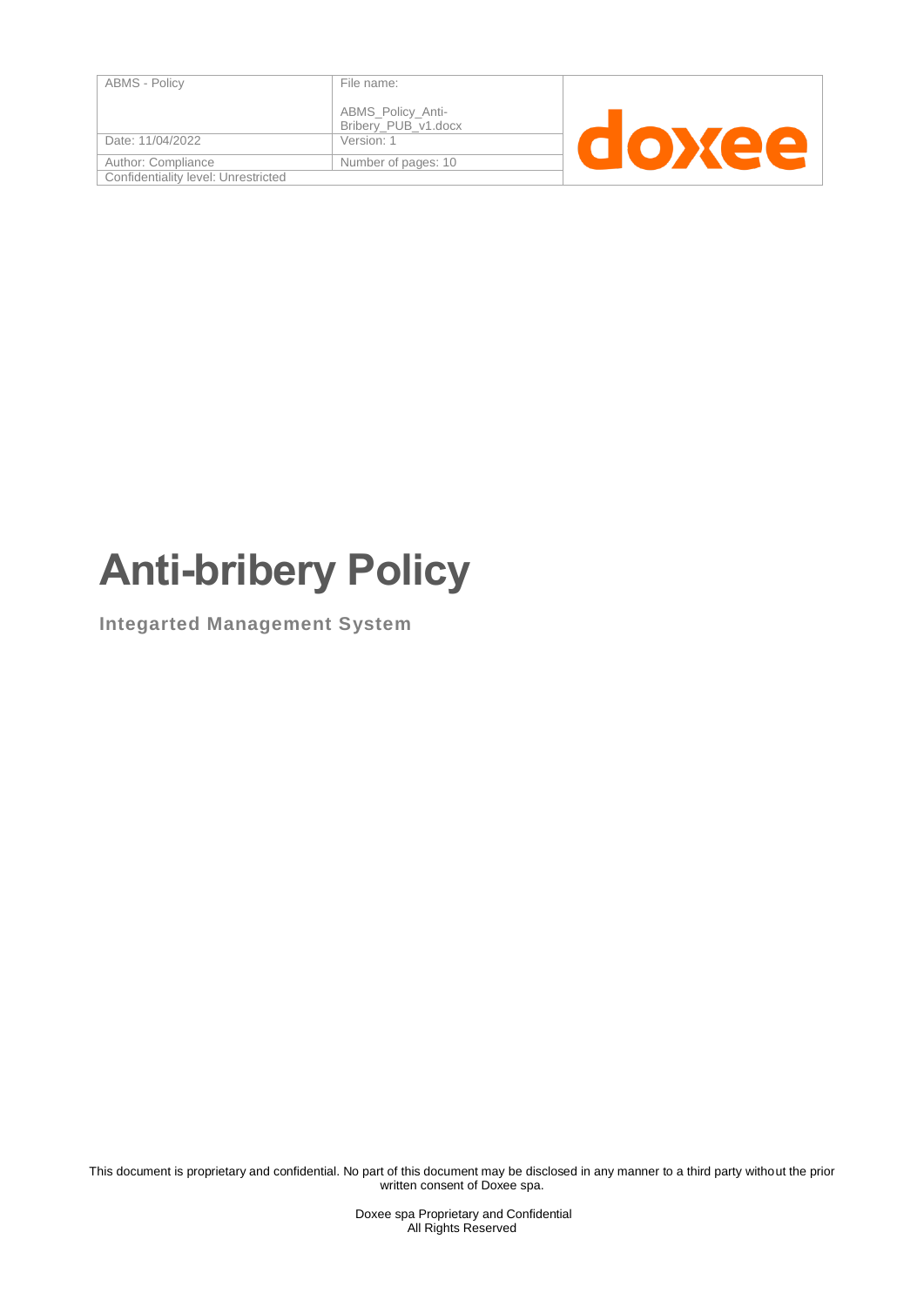Subject: Integrated Management System

Confidentiality level: Unrestricted

This document is proprietary and confidential. No part of this document may be disclosed in any manner to a third party without the prior written consent of Doxee spa.



#### Indice

| 1                                      |                                            | <b>Introduction</b> |                                            |   |
|----------------------------------------|--------------------------------------------|---------------------|--------------------------------------------|---|
| 2                                      | <b>Reference documents</b>                 |                     |                                            | з |
| 3                                      | <b>Scope</b>                               |                     |                                            | З |
| 4                                      | <b>Purpose statement</b>                   |                     |                                            | 4 |
| 5                                      | <b>Definition of Bribery</b>               |                     | 4                                          |   |
| <b>Policy</b><br>6                     |                                            |                     | 5                                          |   |
|                                        | 6.1                                        |                     | <b>Gift and hospitality</b>                | 5 |
|                                        | 6.2                                        |                     | <b>Facilitation Payments and Kickbacks</b> | 6 |
|                                        | 6.3                                        |                     | <b>Political contributions</b>             | 6 |
|                                        | 6.4                                        |                     | <b>Charitable Contributions</b>            | 7 |
|                                        | 6.5                                        |                     | <b>Employee Responsibilities</b>           | 7 |
| How to raise a concern<br>$\mathbf{z}$ |                                            |                     | 8                                          |   |
|                                        | 7.1                                        |                     | Protection                                 | 8 |
| 8                                      |                                            |                     | <b>Training and communication</b>          | 8 |
| 9                                      | <b>Record keeping</b>                      |                     |                                            | 9 |
|                                        | 9<br>10<br><b>Monitoring and reviewing</b> |                     |                                            |   |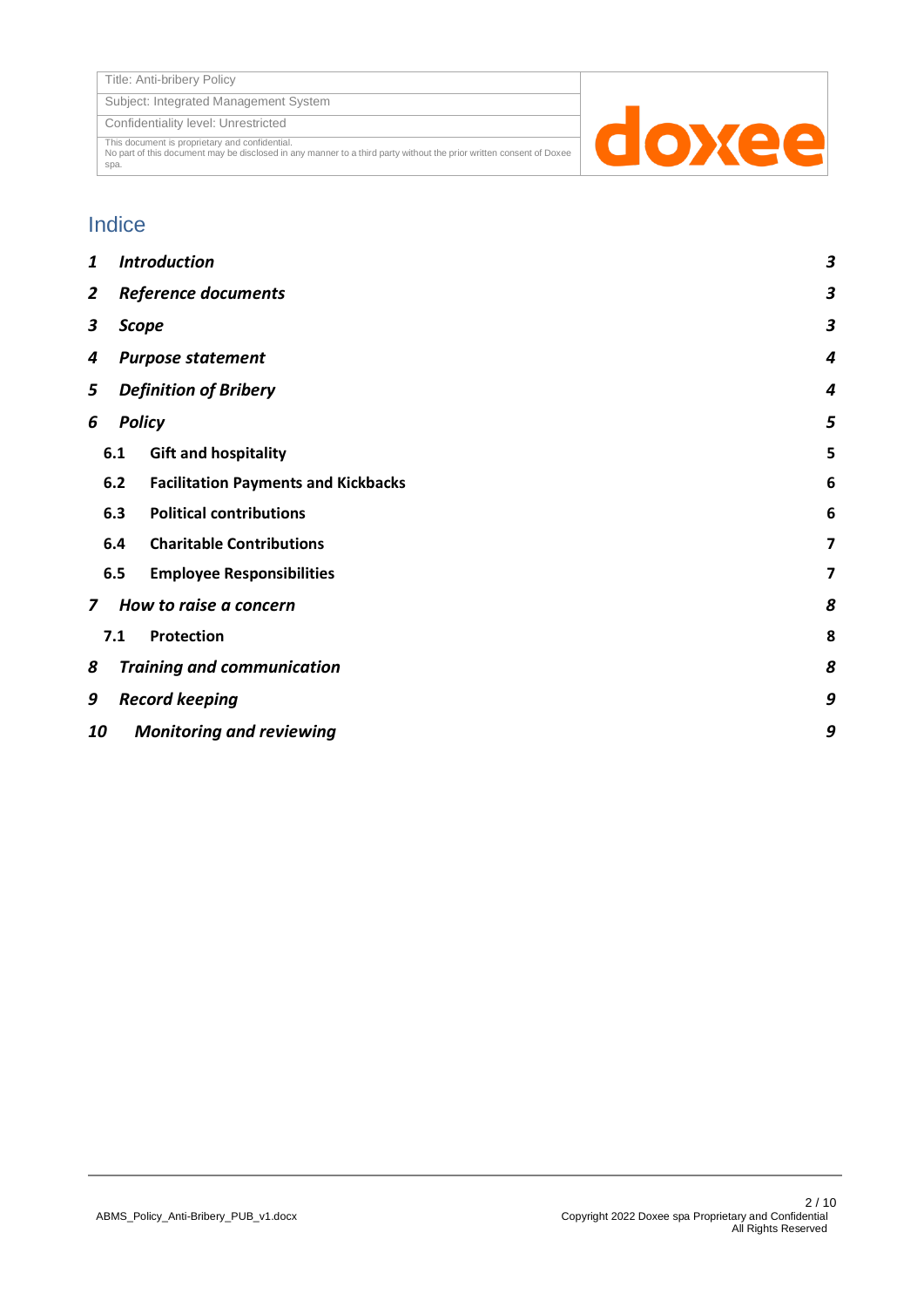

## <span id="page-2-0"></span>**1 Introduction**

This anti-bribery policy exists to set out the responsibilities of Doxee S.p.A. and those who work for us in regards to observing and upholding our zero-tolerance position on bribery and corruption. It also exists to act as a source of information and guidance for those working for Doxee It helps them recognise and deal with bribery and corruption issues, as well as understand their responsibilities.

## <span id="page-2-1"></span>**2 Reference documents**

<span id="page-2-4"></span>

| [Code] Document name     |
|--------------------------|
| [RD 1] IMS Manual*       |
| [RD 2] Code of Ethics*   |
| [RD 3] Company Glossary* |

<span id="page-2-3"></span>\* Last versions of these documents are published and available in the Sharepoint repository, aty the link: [https://kms.Doxee.com/Compliance/.](https://kms.doxee.com/Compliance/)

## <span id="page-2-2"></span>**3 Scope**

This anti-bribery policy applies to all employees (whether temporary, fixed-term, or permanent), consultants, contractors, trainees, seconded staff, home workers, casual workers, agency staff, volunteers, interns, agents, sponsors, or any other person or persons associated with us (including third parties), or any of our subsidiaries or their employees, no matter where they are located. The policy also applies to Officers, Trustees, Board, and/or Committee members at any level.

In the context of this policy, third-party (also named Business Associate in the ISO 37001) refers to any individual or organisation our company meets and works with. It refers to actual and potential clients, customers, suppliers, distributors, business contacts, agents, advisers, and government and public bodies – this includes their advisors, representatives and officials, politicians, and public parties.

Any arrangements our company makes with a third party is subject to clear contractual terms, including specific provisions that require the third party to comply with minimum.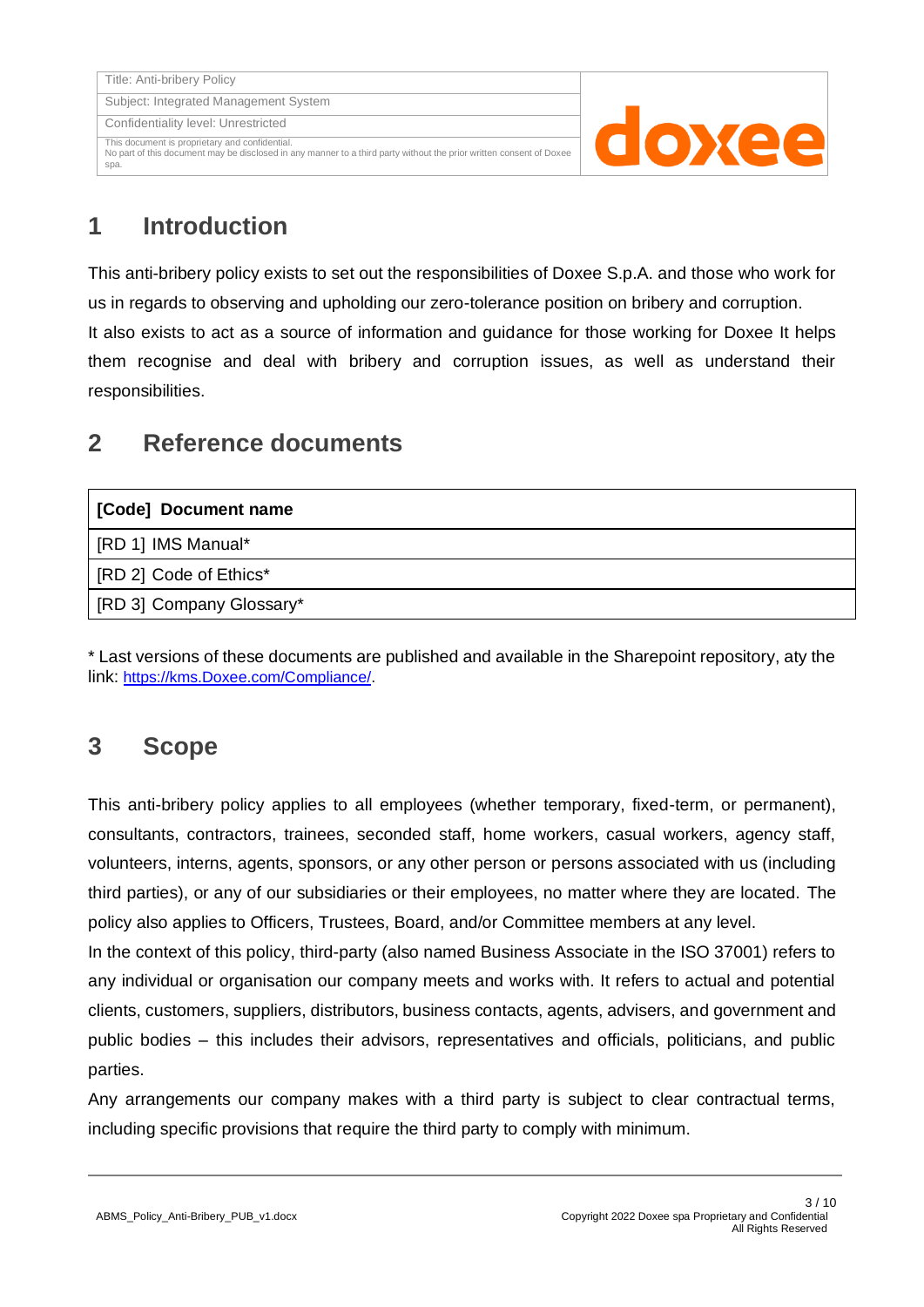Confidentiality level: Unrestricted

This document is proprietary and confidential. No part of this document may be disclosed in any manner to a third party without the prior written consent of Doxee spa.



## <span id="page-3-0"></span>**4 Purpose statement**

Doxee is committed to conducting business in an ethical and honest manner, and is committed to implementing and enforcing systems that ensure bribery is prevented. Doxee has zero-tolerance for bribery and corrupt activities. We are committed to acting professionally, fairly, and with integrity in all business dealings and relationships, wherever in the country we operate.

Doxee will constantly uphold all laws relating to anti-bribery and corruption in all the jurisdictions in which we operate, in compliance with UNI ISO 37001: 2016 standard.

Doxee recognises that bribery and corruption are punishable by imprisonment and a fine. If our company is discovered to have taken part in corrupt activities, we may be subjected to an unlimited fine, be excluded from tendering for public contracts, and face serious damage to our reputation. It is with this in mind that we commit to preventing bribery and corruption in our business, and take our legal responsibilities seriously.

## <span id="page-3-1"></span>**5 Definition of Bribery**

Bribery refers to the act of offering, giving, promising, asking, agreeing, receiving, accepting, or soliciting something of value or of an advantage so to induce or influence an action or decision. A bribe refers to any inducement, reward, or object/item of value offered to another individual in order to gain commercial, contractual, regulatory, or personal advantage.

Bribery is not limited to the act of offering a bribe. If an individual is on the receiving end of a bribe and they accept it, they are also breaking the law.

Bribery is illegal. Employees must not engage in any form of bribery, whether it be directly, passively (as described above), or through a third party (such as an agent or distributor). They must not bribe a foreign public official anywhere in the world. They must not accept bribes in any degree and if they are uncertain about whether something is a bribe or a gift or act of hospitality, they must seek further advice from the company's compliance manager.

More terms and definition about anti-bribery management system compliant with ISO 37001 standard are included in the Company Glossary document [\[RD 3\].](#page-2-3)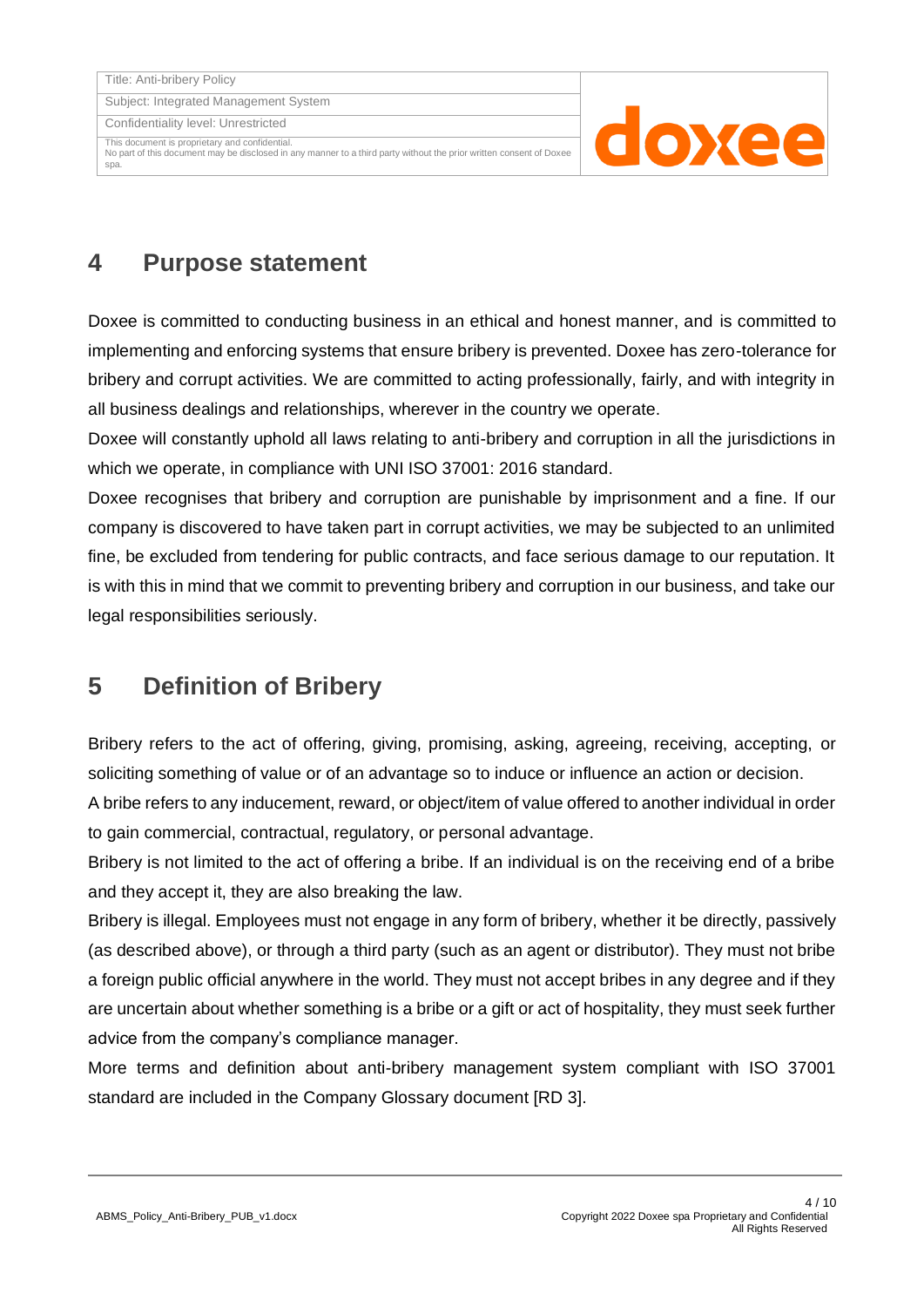Confidentiality level: Unrestricted

This document is proprietary and confidential.

No part of this document may be disclosed in any manner to a third party without the prior written consent of Doxee spa.



## <span id="page-4-1"></span><span id="page-4-0"></span>**6 Policy**

#### *6.1 Gift and hospitality*

Doxee accepts or agree to make normal and appropriate gestures of hospitality and goodwill (whether given to/received from third parties) so long as the giving or receiving of gifts meets the following requirements:

- It is not made with the intention of influencing the party to whom it is being given, to obtain or reward the retention of a business or a business advantage, or as an explicit or implicit exchange for favours or benefits
- It is not made with the suggestion that a return favour is expected
- It is in compliance with local law
- It is given in the name of the company, not in an individual's name
- It does not include cash or a cash equivalent (e.g. a voucher or gift certificate)
- It is appropriate for the circumstances (e.g. giving small gifts around Christmas or as a small thank you to a company for helping with a large project upon completion)
- It is of an appropriate type and value and given at an appropriate time, taking into account the reason for the gift
- It is given/received openly, not secretly
- It is not selectively given to a key, influential person, clearly with the intention of directly influencing them
- It is not above a certain excessive value, as pre-determined by the anti-bribery compliance manager (usually in excess of  $\epsilon$  200)
- It is not offer to, or accepted from, a government official or representative or politician or political party or public official, without the prior approval of the anti-bribery compliance manager.

Where it is inappropriate to decline the offer of a gift (i.e. when meeting with an individual of a certain religion/culture who may take offence), the gift may be accepted so long as it is declared to the compliance manager, who will assess the circumstances.

Doxee recognises that the practice of giving and receiving business gifts varies between countries, regions, cultures, and religions, so definitions of what is acceptable and not acceptable will inevitably differ for each.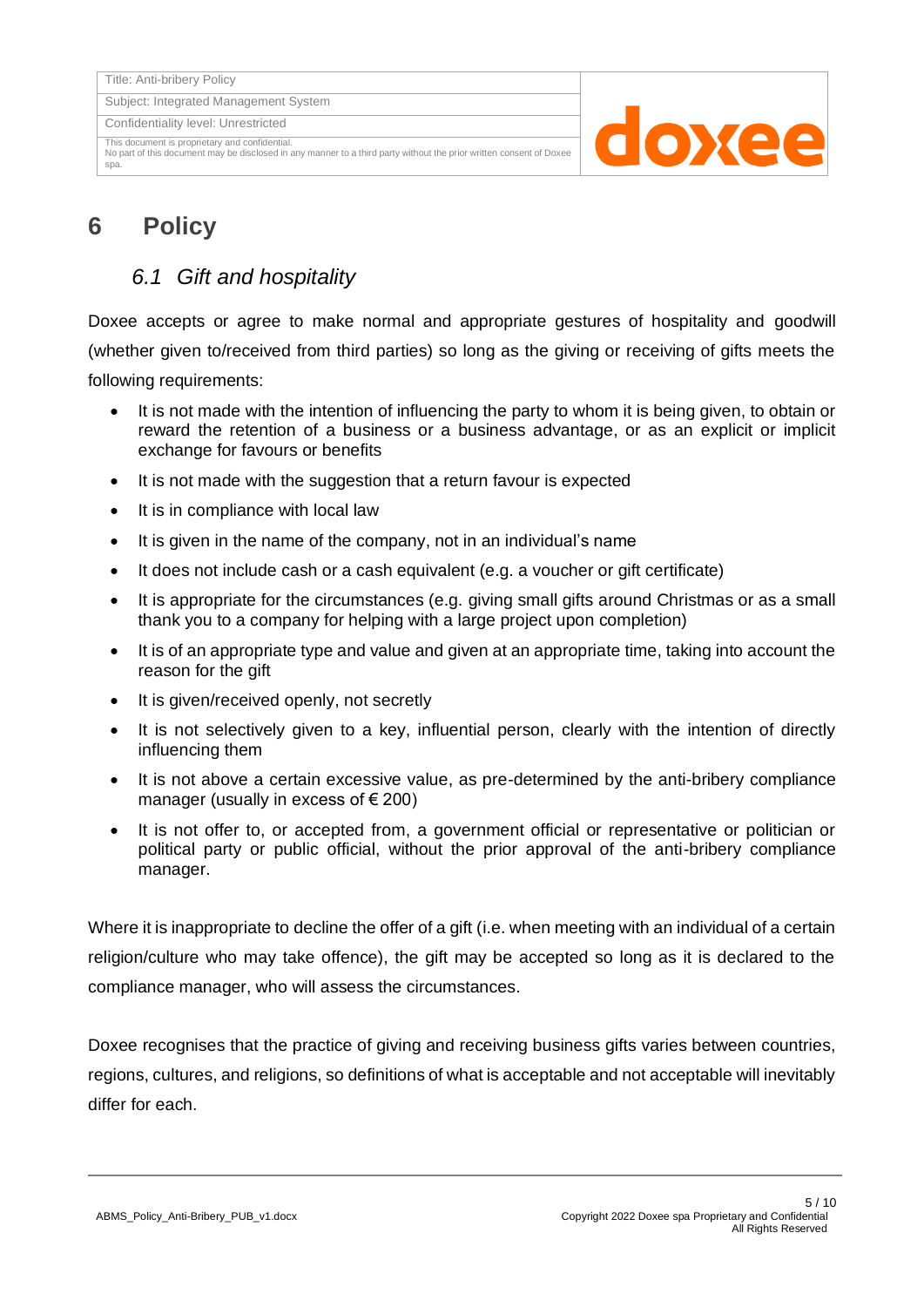| Title: Anti-bribery Policy            |
|---------------------------------------|
| Subject: Integrated Management System |
| Confidentiality level: Unrestricted   |

This document is proprietary and confidential. No part of this document may be disclosed in any manner to a third party without the prior written consent of Doxee

spa.



As good practice, gifts given and received should always be disclosed to the compliance manager. Gifts from suppliers should always be disclosed.

The intention behind a gift being given/received should always be considered. If there is any uncertainty, the advice of the compliance manager should be sought.

#### <span id="page-5-0"></span>*6.2 Facilitation Payments and Kickbacks*

Doxee does not accept and will not make any form of facilitation payments of any nature. We recognise that facilitation payments are a form of bribery that involves expediting or facilitating the performance of a public official for a routine governmental action. We recognise that they tend to be made by low level officials with the intention of securing or speeding up the performance of a certain duty or action.

Doxee does not allow kickbacks to be made or accepted. We recognise that kickbacks are typically made in exchange for a business favour or advantage.

Doxee recognises that, despite our strict policy on facilitation payments and kickbacks, employees may face a situation where avoiding a facilitation payment or kickback may put their/their family's personal security at risk. Under these circumstances, the following steps must be taken:

- Keep any amount to the minimum
- Ask for a receipt, detailing the amount and reason for the payment
- Create a record concerning the payment
- Report this incident to your line manager.

#### <span id="page-5-1"></span>*6.3 Political contributions*

Doxee will not make donations, whether in cash, kind, or by any other means, to support any political parties or candidates. We recognise this may be perceived as an attempt to gain an improper business advantage.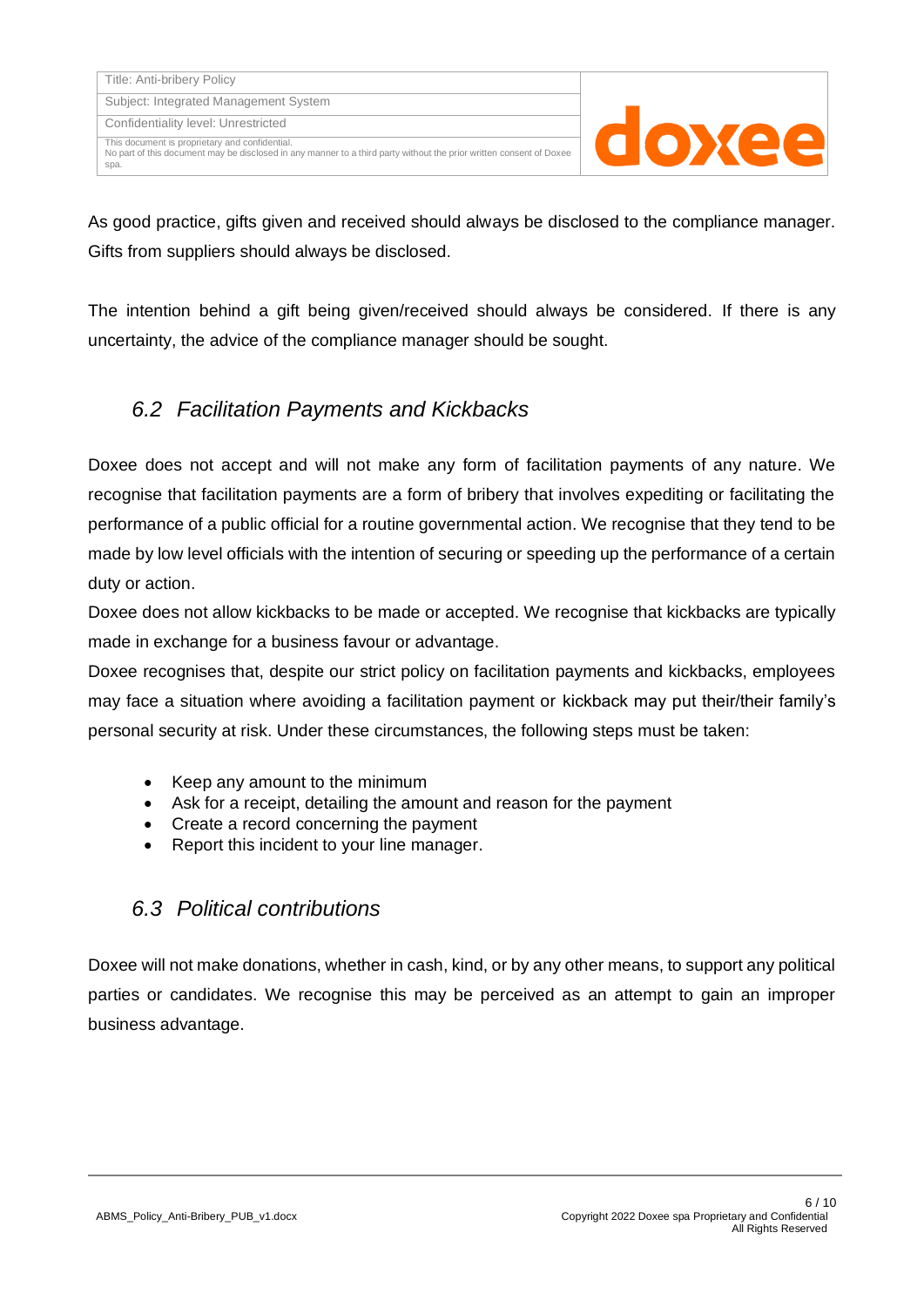No part of this document may be disclosed in any manner to a third party without the prior written consent of Doxee



### <span id="page-6-0"></span>*6.4 Charitable Contributions*

spa.

Doxee accepts (and indeed encourages) the act of donating to charities – whether through services, knowledge, time, or direct financial contributions (cash or otherwise) – and agrees to disclose all charitable contributions it makes.

Employees must be careful to ensure that charitable contributions are not used to facilitate and conceal acts of bribery.

We will ensure that all charitable donations made are legal and ethical under local laws and practices, and that donations are not offered/made without the approval of the anti-bribery compliance manager.

#### <span id="page-6-1"></span>*6.5 Employee Responsibilities*

As an employee of Doxee , you must ensure that you read, understand, and comply with the information contained within this policy, and with any training or other anti-bribery and corruption information you are given.

All employees and those under our control are equally responsible for the prevention, detection, and reporting of bribery and other forms of corruption. They are required to avoid any activities that could lead to, or imply, a breach of this anti-bribery policy.

If you have reason to believe or suspect that an instance of bribery or corruption has occurred or will occur in the future that breaches this policy, you must notify the compliance manager.

If any employee breaches this policy, they will face disciplinary action and could face dismissal for gross misconduct. Top Management has the right to terminate a contractual relationship with an employee if they breach this anti-bribery policy.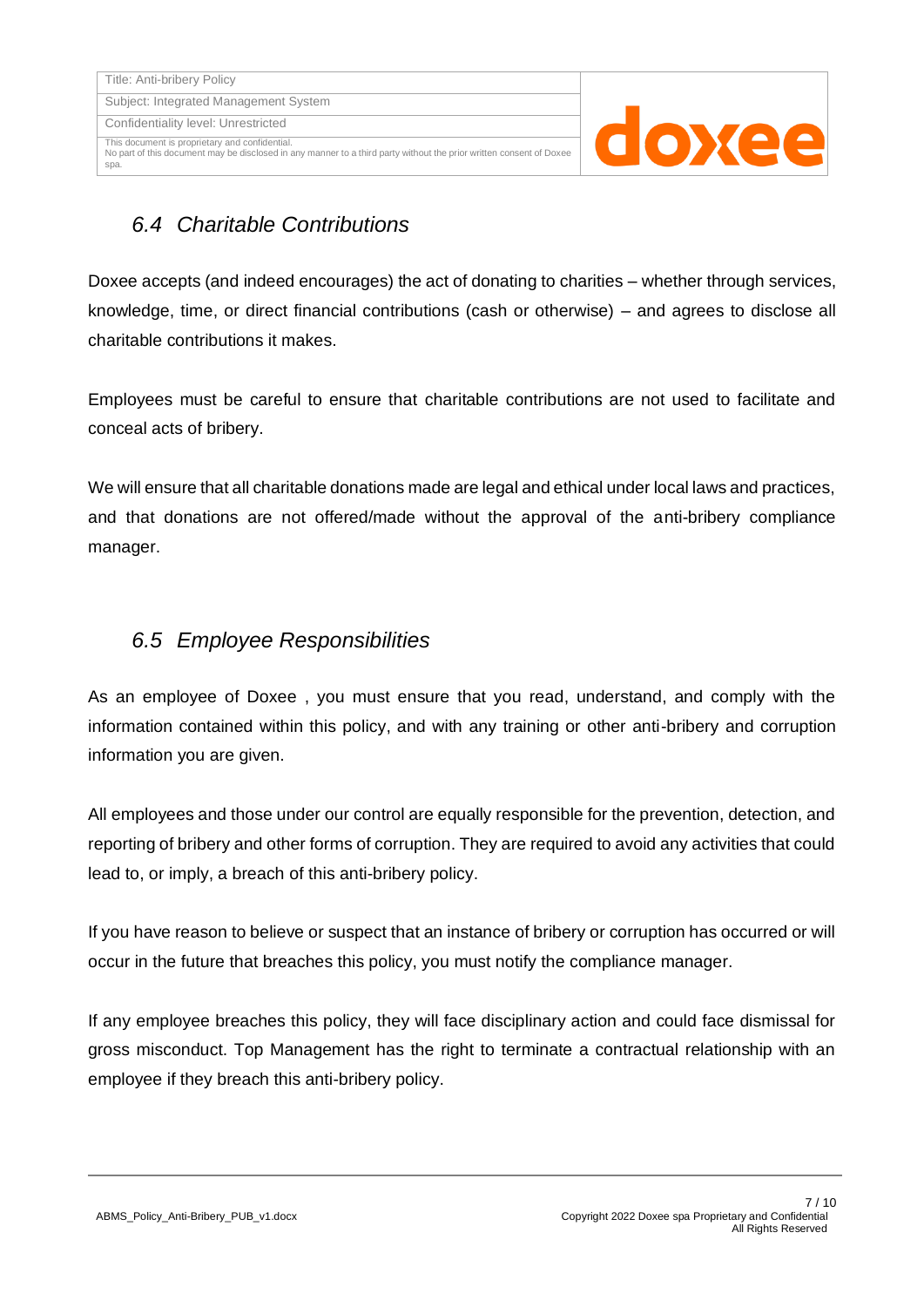Title: Anti-bribery Policy Subject: Integrated Management System

Confidentiality level: Unrestricted

This document is proprietary and confidential.

No part of this document may be disclosed in any manner to a third party without the prior written consent of Doxee spa.



## <span id="page-7-0"></span>**7 How to raise a concern**

If you suspect that there is an instance of bribery or corrupt activities occurring in relation to Doxee, you are encouraged to raise your concerns at as early a stage as possible. If you're uncertain about whether a certain action or behaviour can be considered bribery or corruption, you should speak to your line manager, the anti-bribery compliance manager, the director.

Doxee will familiarise all employees with its whistleblowing procedures so employees can vocalise their concerns swiftly and confidentially.

You must tell your anti-bribery compliance manager as soon as possible if you are offered a bribe by anyone, if you are asked to make one, if you suspect that you may be bribed or asked to make a bribe in the near future, or if you have reason to believe that you are a victim of another corrupt activity.

#### <span id="page-7-1"></span>*7.1 Protection*

If you refuse to accept or offer a bribe or you report a concern relating to potential act(s) of bribery or corruption, Doxee understands that you may feel worried about potential repercussions. Doxee will support anyone who raises concerns in good faith under this policy, even if investigation finds that they were mistaken.

Doxee will ensure that no one suffers any detrimental treatment as a result of refusing to accept or offer a bribe or other corrupt activities or because they reported a concern relating to potential act(s) of bribery or corruption. Detrimental treatment refers to dismissal, disciplinary action, treats, or unfavourable treatment in relation to the concern the individual raised.

If you have reason to believe you've been subjected to unjust treatment as a result of a concern or refusal to accept a bribe, you should inform your line manager or the compliance manager immediately.

## <span id="page-7-2"></span>**8 Training and communication**

Doxee will provide training on this policy as part of the induction process for all new employees. Employees will also receive regular, relevant training on how to adhere to this policy, and will be asked annually to formally accept that they will comply with this policy.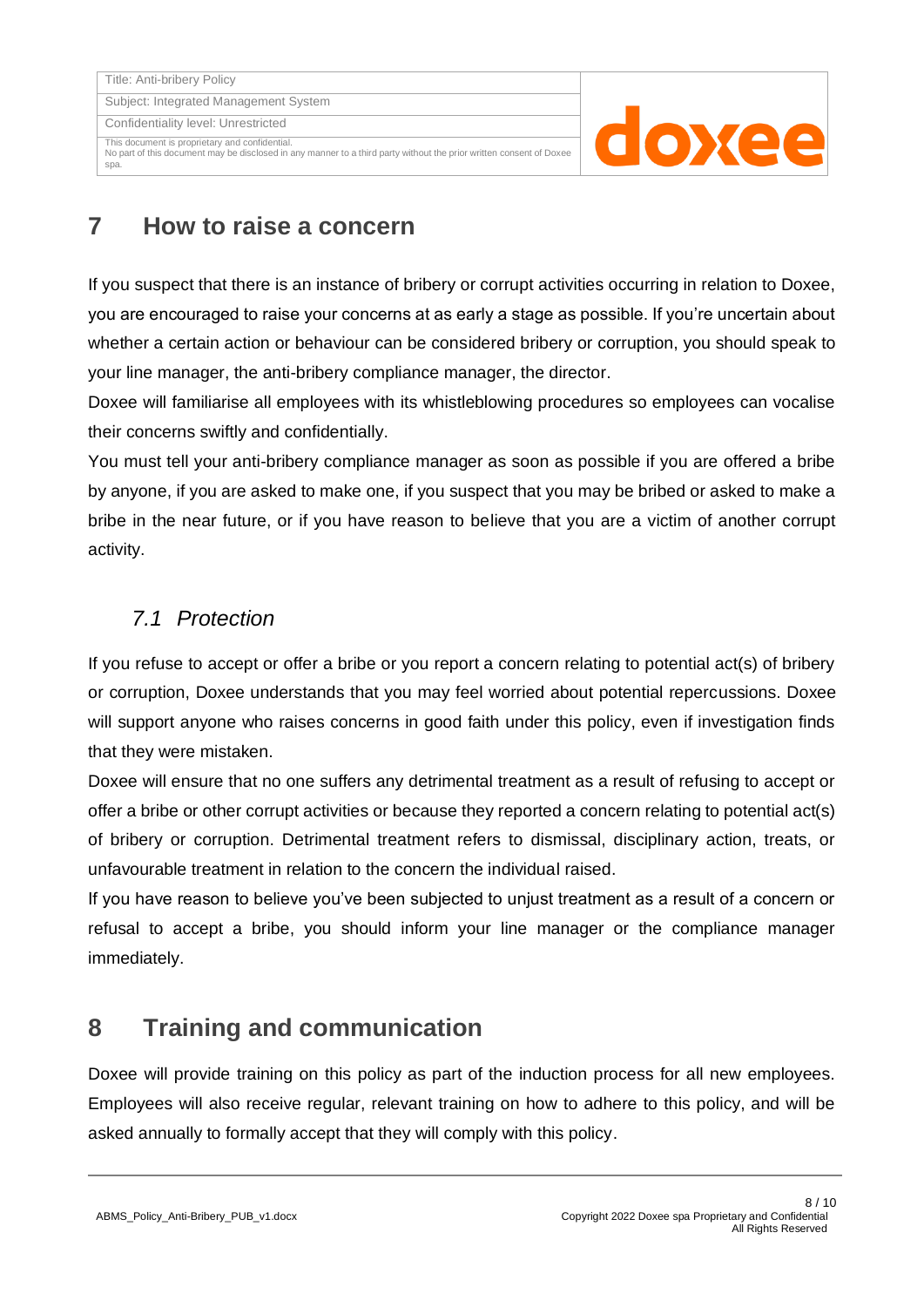doxee

Doxee's anti-bribery and corruption policy and zero-tolerance attitude will be clearly communicated to all suppliers, contractors, business partners, and any third7 parties at the outset of business relations, and as appropriate thereafter.

Doxee will provide relevant anti-bribery and corruption training to employees etc. where we feel their knowledge of how to comply with the Bribery Act needs to be enhanced. As good practice, all businesses should provide their employees with anti-bribery training where there is a potential risk of facing bribery or corruption during work activities.

## <span id="page-8-0"></span>**9 Record keeping**

Doxee will keep detailed and accurate financial records, and will have appropriate internal controls in place to act as evidence for all payments made. We will declare and keep a written record of the amount and reason for hospitality or gifts accepted and given, and understand that gifts and acts of hospitality are subject to managerial review.

## <span id="page-8-1"></span>**10 Monitoring and reviewing**

Doxee anti-bribery compliance manager is responsible for monitoring the effectiveness of this policy and will review the implementation of it on a regular basis. The review process is detailed in the "IMS Manual" [\[RD 1\].](#page-2-4)

They will assess its suitability, adequacy, and effectiveness. Internal control systems and procedures designed to prevent bribery and corruption are subject to regular audits to ensure that they are effective in practice.

Any need for improvements will be applied as soon as possible. Employees are encouraged to offer their feedback on this policy if they have any suggestions for how it may be improved. Feedback of this nature should be addressed to the compliance manager.